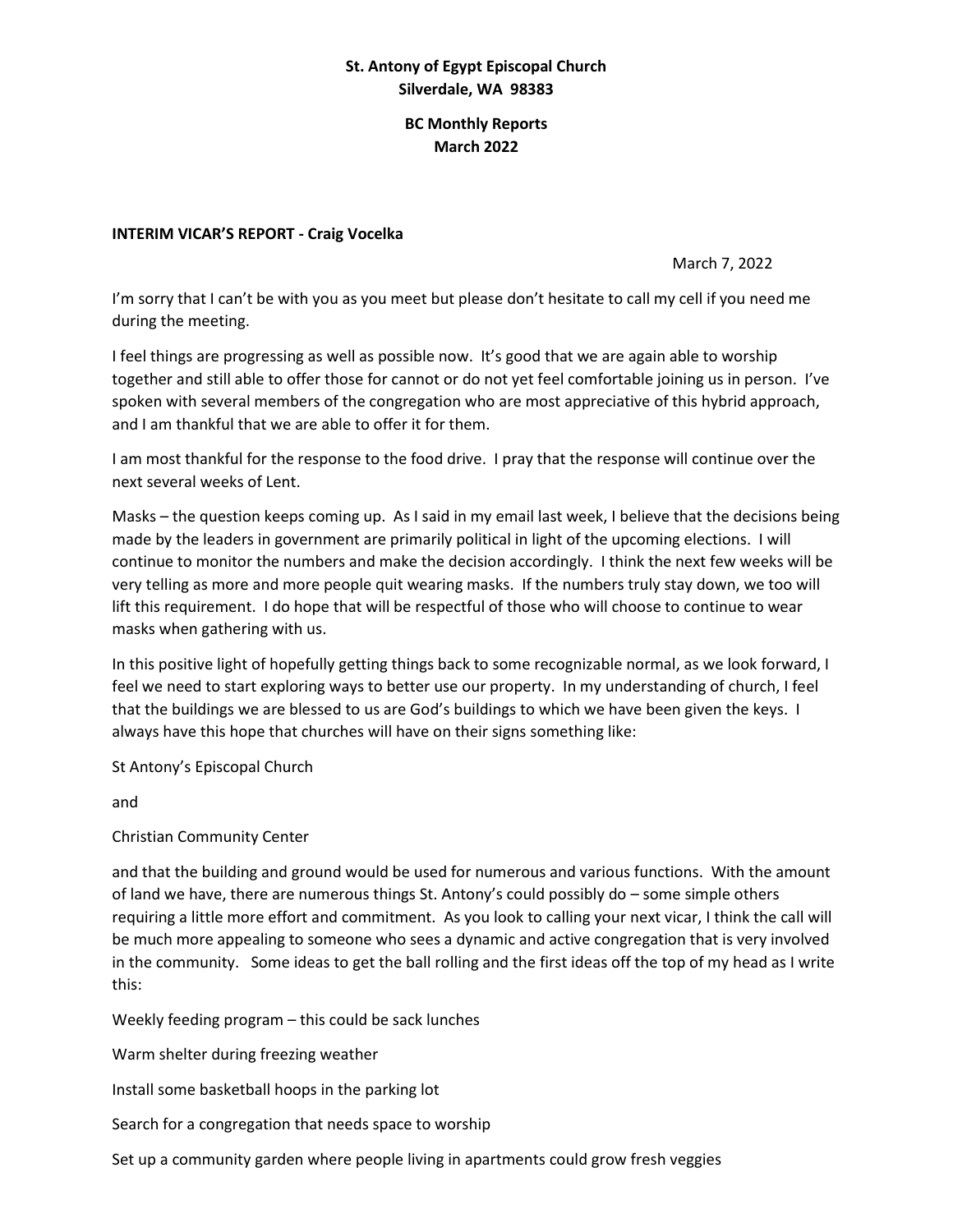Create a rose garden

Create a labyrinth

Start a "Moms Day Out" program

Contact local AA, GA, etc. programs and offer a place to meet

And I'm certain that you will come up with many more

The other plus of these types of activites, projects, and ministries is that the church then gets exposure to the community and that's how the congregation grows. St. Antony's is a wonderful congregation and the doors and windows (figuratively and literally) need to wide open so that all may come to experience what we have all come to know and love.

I hope that you will give this concept serious thought and prayer and that you as the BC and we as a community of faith will start exploring possibilities to share this wonderful gift. I think this is important in being good stewards of the gift this land and building truly is and also looking to the future in building the congregation.

As we look toward Holy Week, as I try to organize the liturgies, I would like your thoughts of possibly having one service on Palm Sunday at 9:00. Right now, my thoughts are to have:

Maundy Thursday at 6:30 pm

Good Friday

Stations of the Cross at noon

Good Friday Liturgy at 6:30

Easter Vigil

I am still working on this one. With sunset listed at 9:00 pm I'm vacillating between 9:00 pm Saturday or 5:45 Sunday morning

Easter Day

Rite I at 8:00

Rite II at 10:15

These are just my initial thoughts as I try to get all this organized. I would appreciate any thoughts you might have on this schedule. My hope is that weather will cooperate that week and that we can make use of the picnic shelter and have a wonderful communal experience. The other factor with Holy Week / Triduum is the availability of Joann and Chris.

Please continue to pray for the people of Ukraine. Pray that Putin will open himself to the love of God, see the sinfulness of his ways, and put an end to this madness and insanity.

With prayers and blessings, **craig**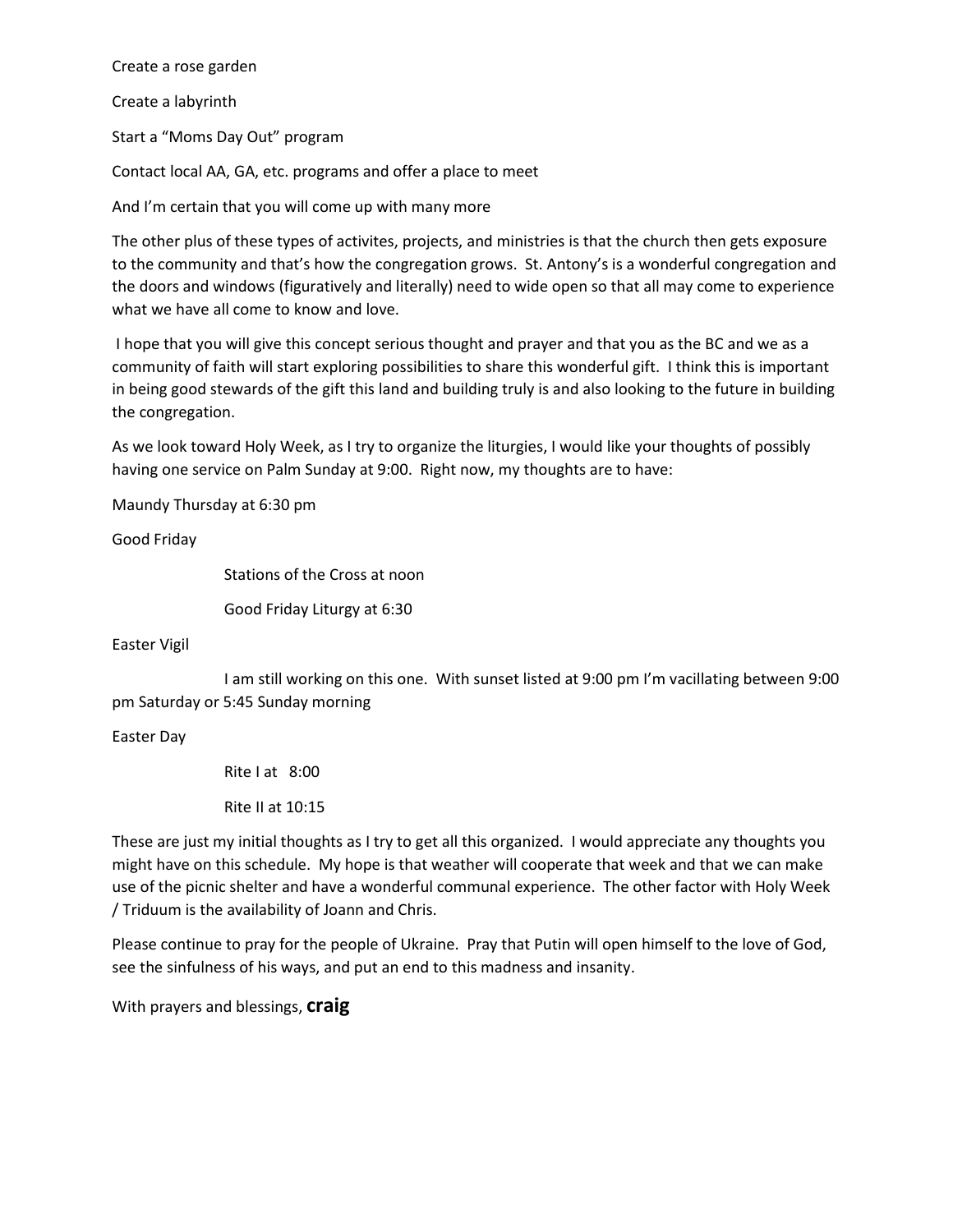### **BISHOP'S WARDEN – David Wilkinson**

Cleaning Contract: Reviewed, finalized, and signed contract with The Glam Team LLC to clean church facility. Cleaning will be completed the second and fourth Fridays of each month. The first cleaning will occur on Friday, March 11. The contract will cover six hours of cleaning services each month (\$50 per manhour - \$300 each month). During the first few cleaning sessions, The Glam Team will determine if three hours is enough time to perform the expected duties. If not, then we will need to renegotiate the duties or number of hours allowed each month.

A big thank you to Dee for her efforts in finding this vendor and doing the upfront footwork to get the contract in place.

Stewardship: Spoke to Dick Scott about being part of a stewardship committee. He has agreed to be a member. I have asked his assistance in suggesting/finding other members for the committee.

Started doing research on stewardship programs. Located several free resources and am in the process of reading these materials.

Playground Equipment Fundraising: Requested a report on donations made for the playground equipment. Report shows that a total of \$2,785 has been raised. A total of 12 donations were made. The donations were made in the months of September, October, and November. No further donations have been received. We need to revisit total cost of this effort and explore fundraising opportunities so that effort does not become stale.

## **PEOPLE'S WARDEN– Dave Peterson**

No report.

**COMMUNICATIONS – Dee Perreira**

No report.

**FACILITIES – Dave Peterson**

No report.

## **FAITH FORMATION – Julie Sherwin (Youth)**

**No report.**

## **FAITH FORMAION - Esther Osborne (Adult)**

No report.

#### **FINANCE – Jim Foley**

Attached is the Treasurer's Report for February. Donations were behind budget, so the month is in the red, bit we're still just above breakeven on the year.

Thanks, Jim

#### **OUTREACH – Loretta McGinley**

Had an Outreach Team meeting via Zoom on 8 March. Despite low turnout (only 3 of us), we accomplished a lot. In response to a request from the Profile Committee, we developed an Outreach mission statement for this year: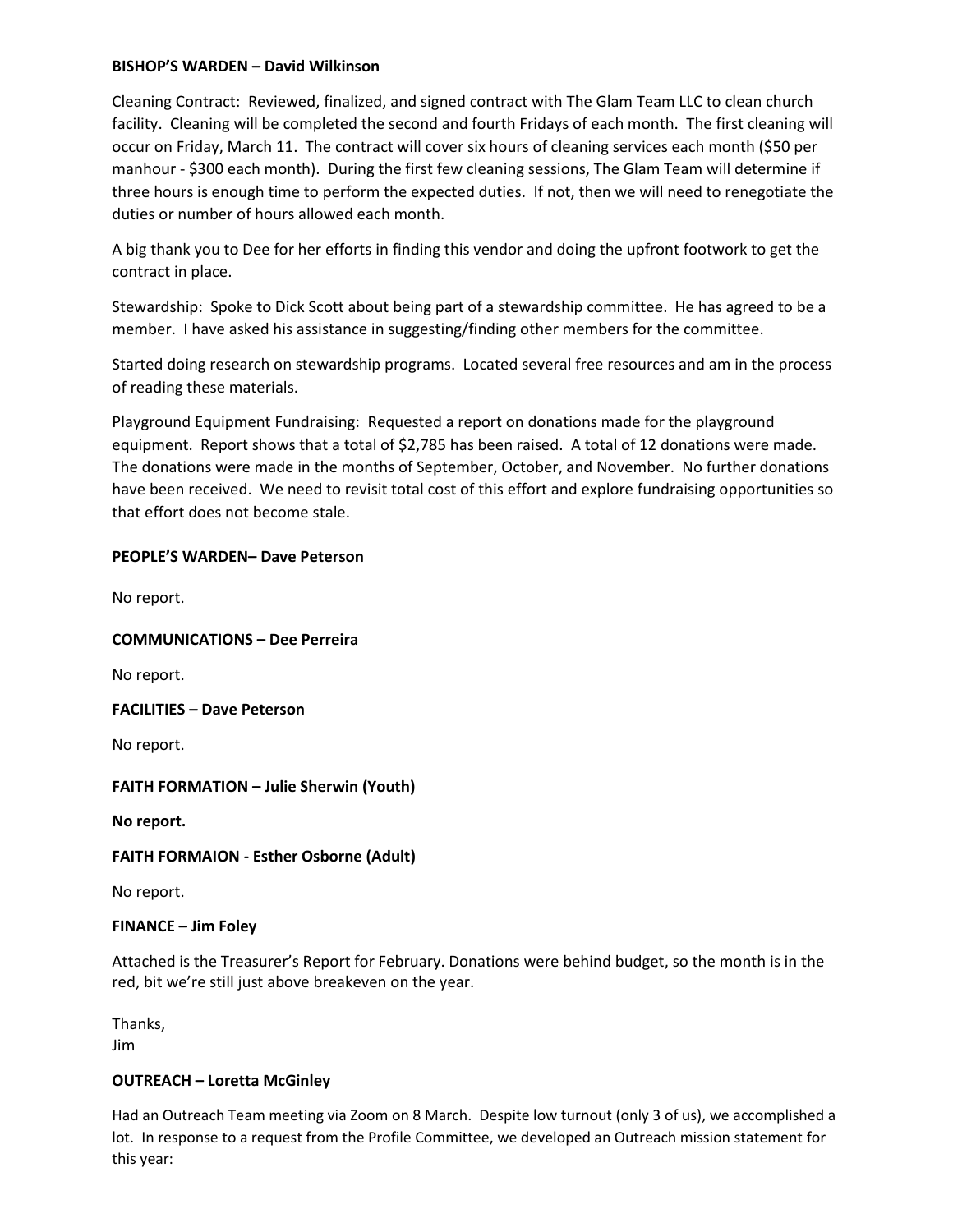# *To act in response to Christ's words, 'Whatsoever you do to the least of my brothers, that you do unto me'. We act as stewards to seek out, plan and organize our time, talent and treasure to help those in need locally and globally.*

Will work to revise/update the current Outreach commission description in our binder.

We identified some programs we plan to support in the coming year. Being mindful of not stretching ourselves too thin, we chose the following as Outreach goals for the year:

- Collaborate with other churches and/or nonprofits to provide outreach.
- Host an appreciation dinner for New Fellowship Church.
- Explore ways to help refugees (e.g. through the Diocesan Refugee Resettlement program).
- Plan a fundraiser to raise funds for an organization we've chosen to support

We approved a donation of \$100 to purchase a gift card for a Kinship family through Kitsap Community Resources.

We are exploring ways to network with Silverdale Methodist Church to support their weekly meals program offered to those in need, as well as opportunities to support the Diocesan Refugee Resettlement Office in their work.

There's been a great response to the Lenten Food Drive (thank you Fr. Craig).

Discussed having someone from the Coffee Oasis Host Family program, as well as from the CK Food Bank speak to our congregation for upcoming Outreach Sundays.

### **PARISH LIFE – Bishop's Committee**

No report.

#### **STEWARDSHIP – David Wilkinson**

No report.

#### **WELCOMING – Emily Nickerson**

I am waiting for Peter to check with Kinko,s re paper and printing for photo/directory Also need Linda's input on newcomer info form. Sylvia's articles introducing members of the congregation have been well received.

#### **Deacon Bill Thaete**

No report.

#### **Profile Committee Report – Marty Whitaker**

The Profile Committee met via zoom Feb. 21.

Main topic was the profile survey we will present to the congregation.

Everyone in household age 16 and up are encouraged to take their own survey.

We are planning on having the survey available to be taken starting Monday March 21.

The survey will close on the morning of April 4.

On the Sundays of March 27 and April 3 we are looking for people with lap tops to assist